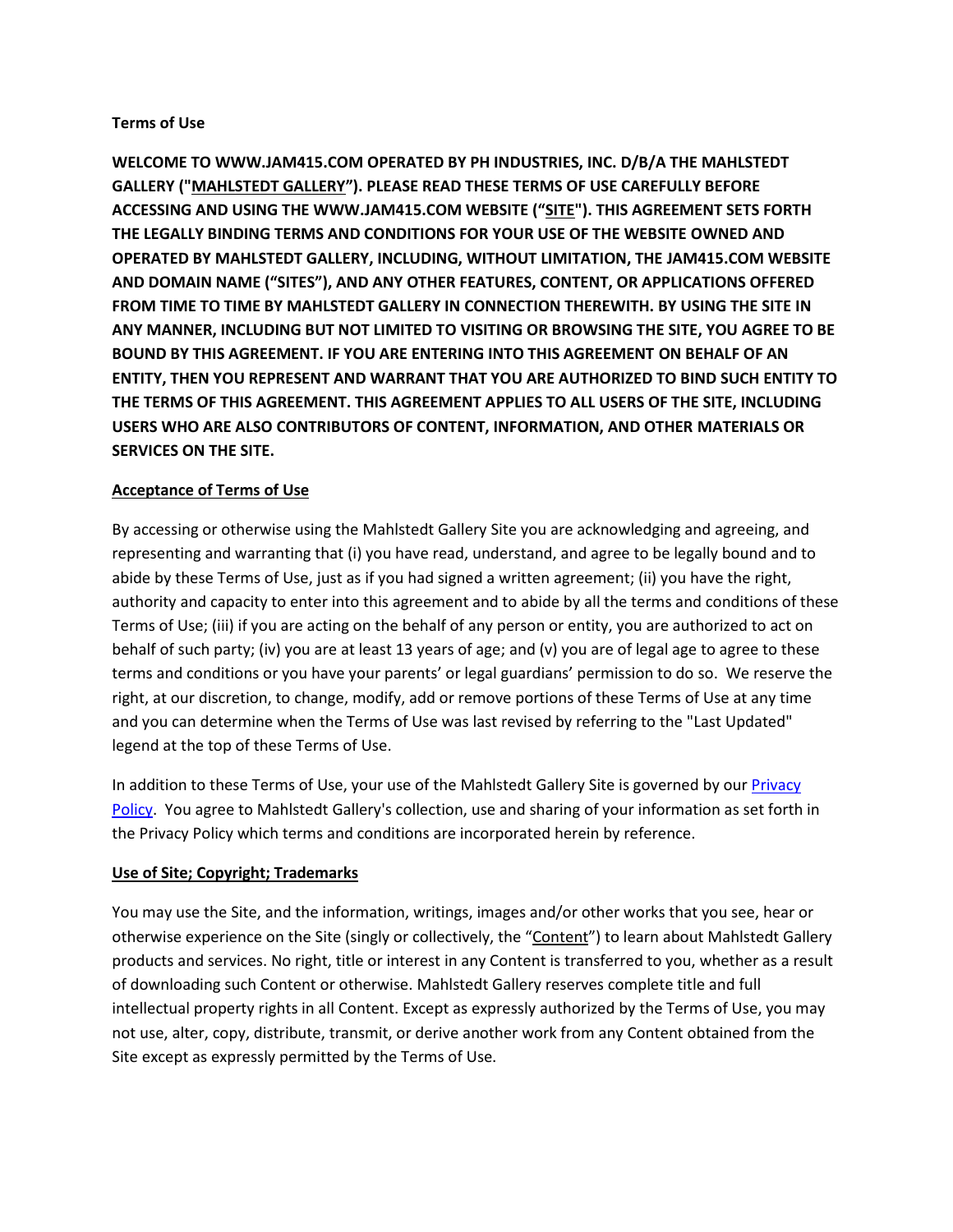The Site and the Content are protected by U.S. copyright laws, and belong to Mahlstedt Gallery or its partners, affiliates, contributors or third parties. The copyrights in the Content are owned by Mahlstedt Gallery or other copyright owners who have authorized their use on the Site. You may download and reprint Content for non-commercial, personal use only. You may not manipulate or alter in any way images or other Content on the Site. Further, except as permitted by applicable law, you are prohibited from using any of the marks or logos appearing throughout the Site without permission from the trademark owner.

## **Password Security; Revocation**

Select product and technical information is located in a secure area of the Site that requires user registration, login identification, and a password to access. You are responsible for maintaining the confidentiality of your member identification and password information, and for restricting access to your computer. You agree to accept responsibility for all activities that occur under your member identification and password.

Violation of the Terms of Use by any user will result in the blocking of the user's future access privileges to secure areas of the website without notice and, if the user has registered on the website, revocation of the user identification and password without notice.

## **Purchases**

All items purchased from Mahlstedt Gallery are made pursuant to a shipment contract. This means that the risk of loss and title for such items pass to you upon our delivery to the carrier.

Mahlstedt Gallery attempts to be as accurate as possible with all product descriptions. However, Mahlstedt Gallery does not warrant that product descriptions or other site content are accurate, complete, reliable, current, or free of errors.

#### **Risk of loss**

All items purchased from Mahlstedt Gallery are made pursuant to a shipment contract. This means that the risk of loss and title for such items pass to you upon our delivery to the carrier.

## **Links to Third-Party Web Sites**

Links on the Site to third party web sites or information are provided solely as a convenience to you. If you use these links, you will leave the Site. These links and resources are not controlled by Mahlstedt Gallery and do not constitute or imply an endorsement, sponsorship, or recommendation by Mahlstedt Gallery of the third party, the third-party web site, or the information contained therein. Mahlstedt Gallery is not responsible for the availability of any such web sites. If you use the links to the web sites of Mahlstedt Gallery affiliates or service providers, you will leave the Site, and will be subject to the terms of use and privacy policy applicable to those web sites. You further acknowledge and agree that Mahlstedt Gallery shall not be responsible or liable, directly or indirectly, for any damage or loss caused or alleged to be caused by or in connection with use of or reliance on any goods or services available on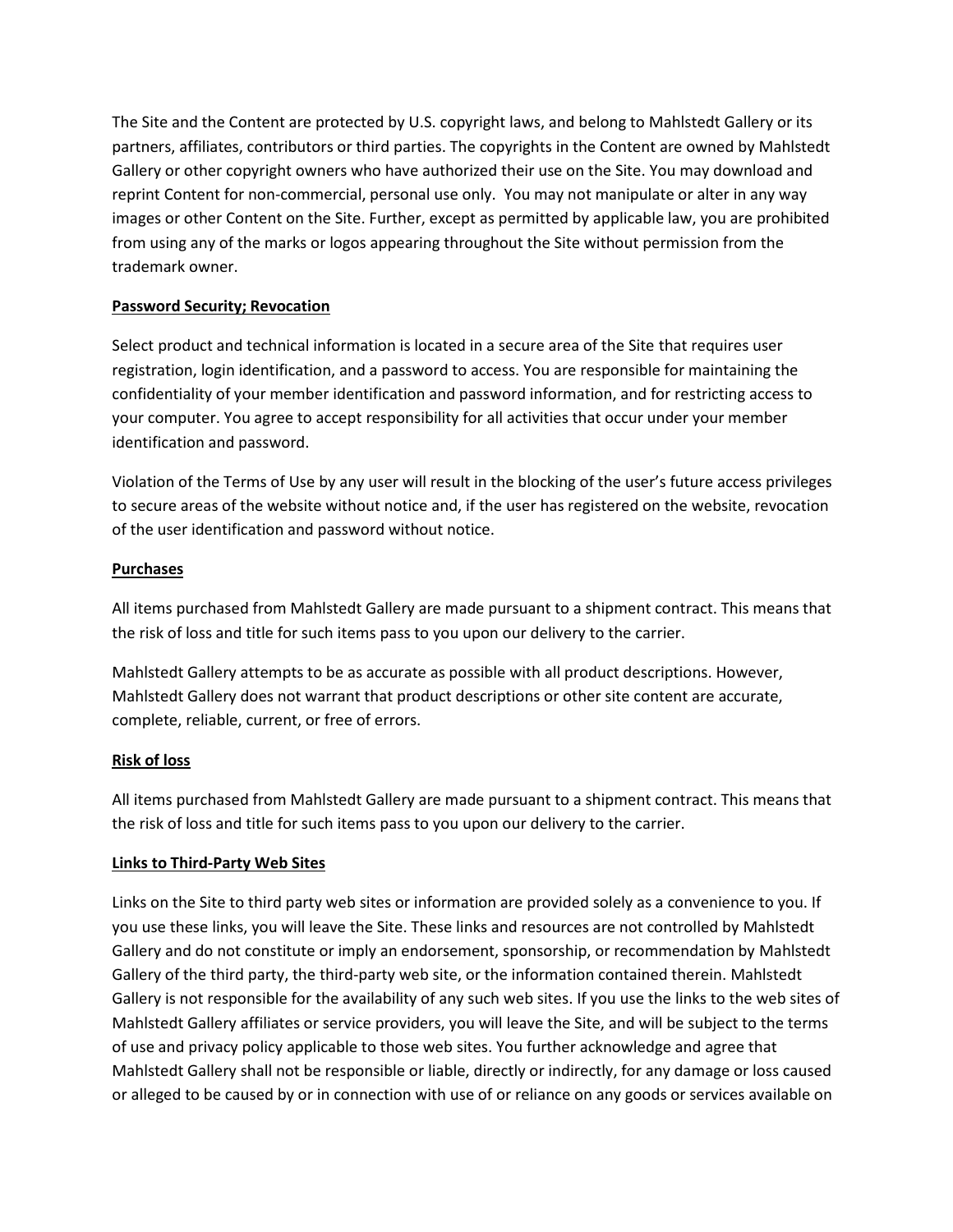or through any third party website or resource. Your use of third party websites or resources is at your own risk.

# **Disclaimer of Warranties; Limitation of Liability**

- MAHLSTEDT GALLERY MAKES NO EXPRESS OR IMPLIED WARRANTIES, REPRESENTATIONS OR ENDORSEMENTS WHATSOEVER WITH RESPECT TO THE SITE OR THE CONTENT OR STATEMENTS OR CONDUCT OF ANY THIRD PARTY LINK ON THE SITE.
- MAHLSTEDT GALLERY EXPRESSLY DISCLAIMS ALL WARRANTIES OF ANY KIND WITH REGARD TO THE SITE, WHETHER EXPRESS, IMPLIED, STATUTORY OR OTHERWISE, INCLUDING, BUT NOT LIMITED TO, IMPLIED WARRANTIES OF MERCHANTABILITY, FITNESS FOR A PARTICULAR PURPOSE, TITLE AND NON-INFRINGEMENT, THE CONTENT AND ANY PRODUCT OR SERVICE FURNISHED OR TO BE FURNISHED VIA THE SITE.
- MAHLSTEDT GALLERY DOES NOT WARRANT THAT THE FUNCTIONS PERFORMED BY THE SITE WILL BE UNINTERRUPTED, TIMELY, SECURE OR ERROR-FREE OR THAT DEFECTS IN THE SITE WILL BE CORRECTED.
- MAHLSTEDT GALLERY DOES NOT WARRANT THE ACCURACY OR COMPLETENESS OF THE CONTENT OR THAT ANY ERRORS IN THE CONTENT WILL BE CORRECTED. THE SITE, THE SERVICE AND THE CONTENT ARE PROVIDED ON AN "AS IS" AND "AS AVAILABLE" BASIS.
- YOU EXPRESSLY UNDERSTAND AND AGREE THAT MAHLSTEDT GALLERY SHALL NOT BE LIABLE FOR ANY DAMAGES FROM USING THE SITE, REGARDLESS WHETHER SUCH ALLEGED DAMAGES ARE DIRECT, INDIRECT, INCIDENTAL, SPECIAL, CONSEQUENTIAL OR EXEMPLARY.
- IN NO EVENT SHALL MAHLSTEDT GALLERY, NOR ITS DIRECTORS, EMPLOYEES, AGENTS, PARTNERS, SUPPLIERS OR CONTENT PROVIDERS, BE LIABLE UNDER CONTRACT, TORT, STRICT LIABILITY, NEGLIGENCE OR ANY OTHER LEGAL OR EQUITABLE THEORY WITH RESPECT TO THE SERVICE (INCLUDING, WITHOUT LIMITATION, ANY CONTENT) (I) FOR ANY LOST PROFITS, DATA LOSS, COST OF PROCUREMENT OF SUBSTITUTE GOODS OR SERVICES, OR SPECIAL, INDIRECT, INCIDENTAL, PUNITIVE, OR CONSEQUENTIAL DAMAGES OF ANY KIND WHATSOEVER, SUBSTITUTE GOODS OR SERVICES (HOWEVER ARISING), (II) FOR ANY BUGS, VIRUSES, TROJAN HORSES, OR THE LIKE (REGARDLESS OF THE SOURCE OF ORIGINATION), (III) FOR YOUR RELIANCE ON THE SERVICE OR (IV) FOR ANY DIRECT DAMAGES IN EXCESS OF (IN THE AGGREGATE) THE GREATER OF A) AMOUNTS PAID OR PAYABLE BY YOU IN CONNECTION WITH THE SERVICE; OR B) ONE-HUNDRED U.S. DOLLARS (\$100.00). SOME STATES DO NOT ALLOW THE EXCLUSION OR LIMITATION OF INCIDENTAL OR CONSEQUENTIAL DAMAGES, SO THE ABOVE LIMITATIONS AND EXCLUSIONS MAY NOT APPLY TO YOU.

# **General Provisions**